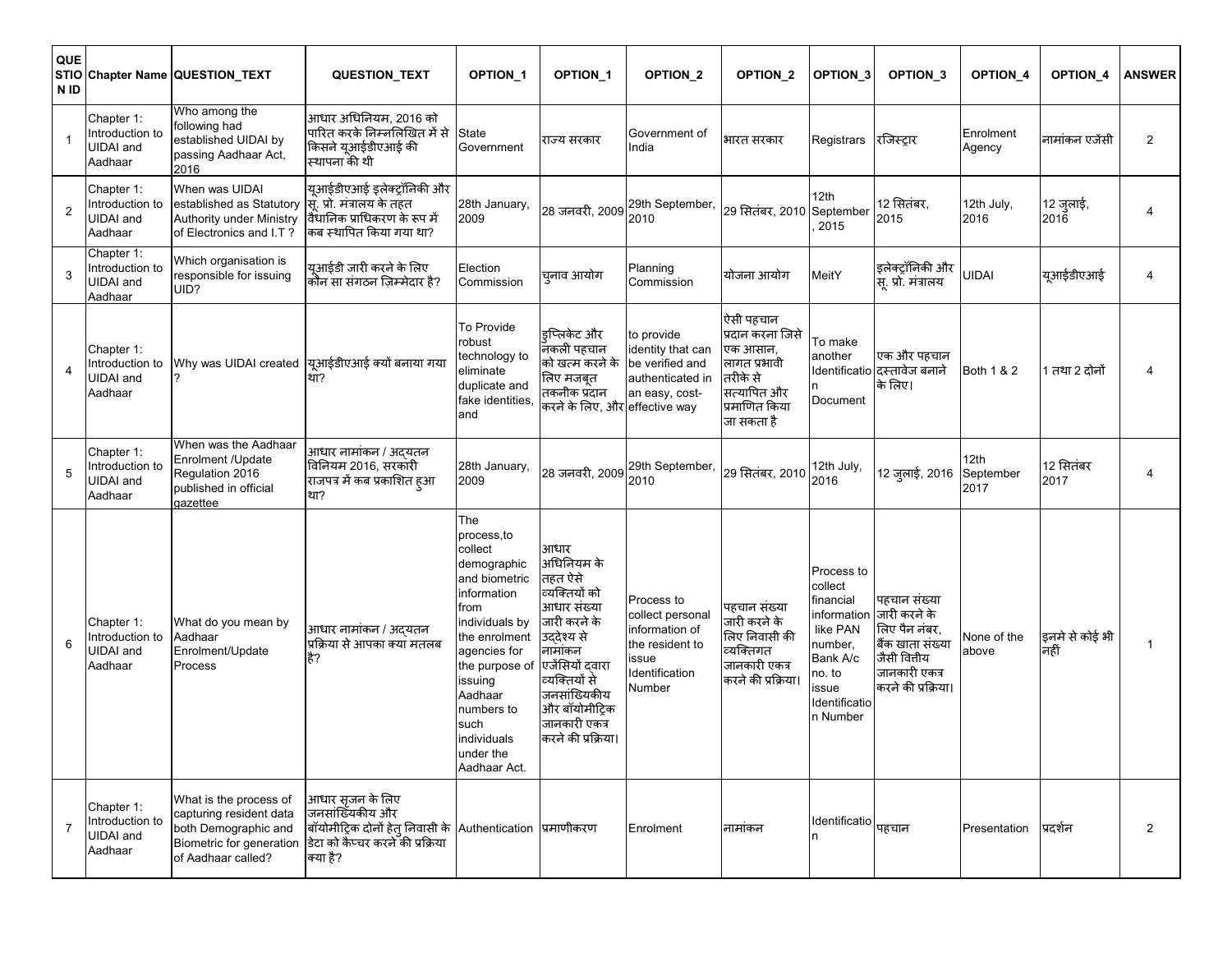| QUE<br><b>STIO</b><br>N ID |                                                              | Chapter Name QUESTION_TEXT                                                                                                                               | QUESTION_TEXT                                                                                                                                                     | OPTION_1              | <b>OPTION 1</b> | OPTION_2                         | OPTION_2                      | OPTION <sub>3</sub>                        | OPTION <sub>3</sub>          | OPTION_4            | OPTION <sub>4</sub> | <b>ANSWER</b>  |
|----------------------------|--------------------------------------------------------------|----------------------------------------------------------------------------------------------------------------------------------------------------------|-------------------------------------------------------------------------------------------------------------------------------------------------------------------|-----------------------|-----------------|----------------------------------|-------------------------------|--------------------------------------------|------------------------------|---------------------|---------------------|----------------|
| 8                          | Chapter 1:<br>Introduction to<br>JIDAI and<br>Aadhaar        | is any entity<br>authorised or<br>recognised by the<br>Authority for the<br>purpose of enrolling<br>individuals through<br><b>Enrolment Agency.</b>      | नामांकन एजेंसी के<br>दवारा व्यक्तियों को नामांकित<br>करने के उद्देश्य से प्राधिकरण<br>दवारा प्राधिकृत या मान्यता<br>प्राप्त कोई संस्था है।                        | Introducer            | परिचयकर्ता      | Enrolling agency  नामांकन एजेंसी |                               | Agency                                     | एजेंसी                       | Registrar           | रजिस्ट्रार          | 4              |
| 9                          | Chapter 1:<br>Introduction to<br>JIDAI and<br>Aadhaar        | is any entity<br>engaged by the<br>Registrar for the<br>purpose of enrolling<br>individuals.                                                             | व्यक्तियों को नामांकित<br>करने के उद्देश्य से रजिस्ट्रार<br>दवारा नियुक्त कोई संस्था है।                                                                          | Introducer            | परिचयकर्ता      | Enrolment<br>Agency              | नामांकन एजेंसी                | Supervisor/<br>Operator                    | पर्यवेक्षक /<br>ऑपरेटर       | Registrar           | रजिस्ट्रार          | 2              |
| 10                         | Chapter 1:<br>Introduction to<br>JIDAI and<br>Aadhaar        | The Verifier/Certifier is<br>the personnel<br>appointed by<br>for verification of<br>documents at<br>enrolment centres.                                  | सत्यापनकर्ता / प्रमाणनकर्ता<br>नामांकन केंद्रों पर दस्तावेजों के<br>सत्यापन के लिए<br>दवारा नियुक्त कार्मिक है।                                                   | Operator              | ऑपरेटर          | Introducer                       | परिचयकर्ता                    | Registrars                                 | रजिस्ट्रार                   | Enrolling<br>agency | नामांकन एजेंसी      | 3              |
| 11                         | Chapter 1:<br>Introduction to<br><b>UIDAI</b> and<br>Aadhaar | is the place<br>where the Aadhaar<br>Enrolment/Update is<br>conducted by Certified<br>Operator/Supervisor                                                | ़वह स्थान है जहां<br>प्रमाणित ऑपरेटर / पर्यवेक्षक<br>दवारा आधार नामांकन /<br>अदयतन का कार्य किया जाता है                                                          | Enrolment<br>Center   | नामांकन केंद्र  | Exam Center                      | परीक्षा केंद्र                | Hospital                                   | अस्पताल                      | School              | स्कूल               | $\overline{1}$ |
| 12                         | Chapter 1:<br>ntroduction to<br><b>UIDAI</b> and<br>Aadhaar  | is a<br>certified personnel<br>employed by Enrolment<br>Agencies to execute the<br>process of enrolment<br>/update at the<br>enrolment centers           | नामांकन केंद्रों<br>पर नामांकन / अद्यतन की<br>प्रक्रिया निष्पादित करने के लिए<br>नामांकन एजेंसियों दवारा<br>नियोजित एक प्रमाणित<br>कर्मचारी है                    | Enrolment<br>Operator | नामांकन ऑपरेटर  | Enrolment<br>Supervisor          | नामांकन पर्यवेक्षक Introducer |                                            | परिचयकर्ता                   | Both 1 & 2          | 1 तथा 2 दोनों       | $\overline{2}$ |
| 13                         | Chapter 1:<br>ntroduction to<br>UIDAI and<br>Aadhaar         | Who among the<br>following ensures that<br>only trained and<br>certified persons handle<br>the enrolment/update<br>process?                              | निम्नलिखित में से कौन<br>सनिश्चित करता है कि केवल<br>प्रौशिक्षित और प्रमाणित व्यक्ति<br>नामांकन / अदयतन प्रक्रिया का<br>संचालन करते हैं?                          | <b>UIDAI</b>          | यूआईडीएआई       | Operator                         | ऑपरेटर                        | Supervisor                                 | पर्यवेक्षक                   | Enrolment<br>Agency | नामांकन एजेंसी      | 4              |
| 14                         | Chapter 1:<br>Introduction to<br><b>UIDAI</b> and<br>Aadhaar | is<br>responsible to conduct<br>the Certification exam<br>for the role of<br>Operator/Supervisor                                                         | ऑपरेटर /<br>पर्यवेक्षक की भूमिका के लिए<br>प्रमाणन परीक्षा आयोजित करने<br>के लिए जिम्मेदार है।                                                                    | Introducer            | परिचयकर्ता      | Enrolment<br>Agency              | नामांकन एजेंसी                | Testing<br>and<br>Certificatio<br>n Agency | परीक्षण और<br>प्रमाणन एजेंसी | Registrar           | रजिस्ट्रार          | 3              |
| 15                         | Chapter 1:<br>ntroduction to<br><b>JIDAI</b> and<br>Aadhaar  | is a person<br>registered with the<br>Registrar and Authority<br>who confirms the<br>identity of a person who<br>does not have any valid<br>POI and POA. | एक व्यक्ति है जो<br>रजिस्ट्रार और प्राधिकरण के<br>साथ पंजीकृत है जो किसी ऐसे<br>व्यक्ति की पहचान की पुष्टि<br>करता है जिसके पास कोई वैध<br>पीओआई और पीओए नहीं है। | Operator              | ऑपरेटर          | Introducer                       | परिचयकर्ता                    | Enrolling<br>agency                        | नामांकन एजेंसी               | Agency              | एजेंसी              | $\overline{c}$ |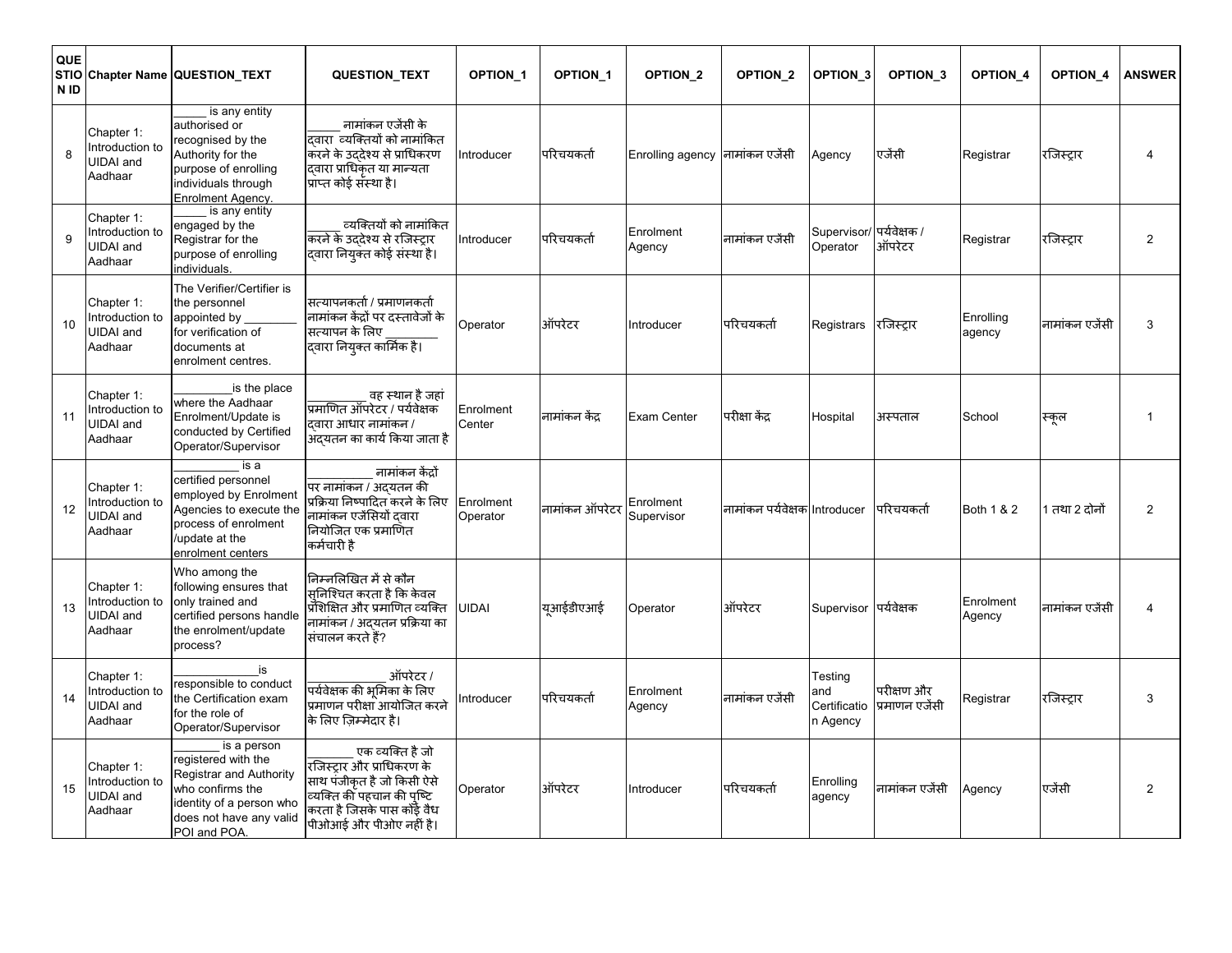| QUE<br>N <sub>ID</sub> |                                                                      | STIO Chapter Name QUESTION_TEXT                                                                                                                                                                                                               | QUESTION_TEXT                                                                                                                                                          | <b>OPTION 1</b>                                                | <b>OPTION 1</b>                                             | OPTION_2                                                                                                                                                                                                                                                                  | OPTION <sub>2</sub>                                                                                                                                               | OPTION_3                                           | OPTION <sub>_3</sub>                               | OPTION_4             | <b>OPTION 4</b>        | <b>ANSWER</b> |
|------------------------|----------------------------------------------------------------------|-----------------------------------------------------------------------------------------------------------------------------------------------------------------------------------------------------------------------------------------------|------------------------------------------------------------------------------------------------------------------------------------------------------------------------|----------------------------------------------------------------|-------------------------------------------------------------|---------------------------------------------------------------------------------------------------------------------------------------------------------------------------------------------------------------------------------------------------------------------------|-------------------------------------------------------------------------------------------------------------------------------------------------------------------|----------------------------------------------------|----------------------------------------------------|----------------------|------------------------|---------------|
| 16                     | Chapter 1:<br>Introduction to<br>JIDAI and<br>Aadhaar                | is a person<br>registered with the<br>Registrar and Authority<br>who confirms the<br>identity of a person who<br>does not have any valid<br>POI and POA.                                                                                      | एक व्यक्ति है जो<br>.<br>रजिस्ट्रार और प्राधिकरण के<br>साथ पंजीकृत है जो किसी ऐसे<br>व्यक्ति की पहचान की पुष्टि<br>करता है जिसके पास कोई वैध<br>पीओआई और पीओए नहीं है। | Operator                                                       | ऑपरेटर                                                      | Introducer                                                                                                                                                                                                                                                                | परिचयकर्ता                                                                                                                                                        | Enrolling<br>agency                                | नामांकन एजेंसी                                     | Agency               | एजेंसी                 | 2             |
| 17                     | Chapter 1:<br>Introduction to<br>JIDAI and<br>Aadhaar                | Who are applicable to<br>can get the Aadhaar<br>Enrolment/Update<br>done?                                                                                                                                                                     | आधार नामांकन / अपडेट कौन<br>कर सकता है?                                                                                                                                | Operator                                                       | ऑपरेटर                                                      | An individual<br>who has resided<br>in India for a<br>period or<br>periods<br>amounting in all<br>to one hundred<br>and eighty-two<br>days (182) or<br>more in the<br>twelve months<br>immediately<br>preceding the<br>date of<br>application for<br>Aadhaar<br>enrolment | एक व्यक्ति जो<br>आधार नामांकन<br>के लिए आवेदन<br>की तिथि से पहले<br>बारह महीनों में<br>एक सौ बयासी<br>दिन (182) या<br>उससे अधिक की<br>अवधि से भारत में<br>रहा हो। | <b>NRI</b>                                         | अनिवासी भारतीय None of the                         | above                | इनमे से कोई भी<br>नहीं | 2             |
| 18                     | Chapter 1:<br>Introduction to<br>JIDAI and<br>Aadhaar                | Enrolment Identification<br>Number (EID) is ___-<br>digit number allocated<br>to residents at the time<br>of enrolment.                                                                                                                       | नामांकन पहचान संख्या<br>(ईआईडी) नामांकन के समय<br>निवासियों को आवंटित एक<br>_- अंक संख्या है।                                                                          | 10                                                             |                                                             | 10 12                                                                                                                                                                                                                                                                     |                                                                                                                                                                   | 12 15                                              |                                                    | 15 28                | 28                     | 4             |
| 19                     | Chapter 1:<br>Introduction to<br><b>JIDAI</b> and<br>Aadhaar         | Resident is an<br>individual who has<br>resided in India for a<br>period or periods<br>amounting in all to __<br>days or more in the<br>twelve months<br>immediately preceding<br>the date of application<br>for Aadhaar<br>Enrolment/Update. | निवासी एक व्यक्ति है जो<br>आधार नामांकन / अदयतन के<br>लिए आवेदन की तारीख से पहले<br>बारह महीनों में ____ दिन या<br>उससे अधिक की अवधि से<br>भारत में रहा हो।            | 32                                                             |                                                             | 32 61                                                                                                                                                                                                                                                                     |                                                                                                                                                                   | 61 123                                             |                                                    | 123 182              | 182                    | 4             |
| 20                     | Chapter 1:<br>UIDAI and<br>Aadhaar                                   | Which of the following<br>contact numbers can a<br>Introduction to resident call for<br>resolutions to their<br>concerns or grievances<br>related to Aadhaar?                                                                                 | निवासी अपनी आधार सम्बंधी<br>शिकायतो / सम्सयाओ के लिए<br>निम्नलिखित मे से किन नम्बरो<br>पर सम्पर्क कर सकते है!                                                          | 1947                                                           |                                                             | 1947 2009                                                                                                                                                                                                                                                                 | 2009 140                                                                                                                                                          |                                                    |                                                    | 140 108              | 108                    | -1            |
| 21                     | Chapter 1:<br>Introduction to because<br><b>UIDAI</b> and<br>Aadhaar | Aadhaar is unique                                                                                                                                                                                                                             | आधार विशिष्ट है क्योंकि                                                                                                                                                | No two<br>residents will<br>have the<br>same Aadhaar<br>number | दो निवासियों के<br>पास एक जैसी<br>आधार संख्या<br>नहीं होगी। | A family can get<br>a unique<br>recognized ID                                                                                                                                                                                                                             | एक परिवार को<br>एक विशिष्ट<br>मान्यता प्राप्त<br>आईडी मिल<br>सकती है                                                                                              | A person<br>can avail<br>two<br>Aadhaar<br>numbers | एक व्यक्ति दो<br>आधार संख्या का<br>लाभ उठा सकता है | None of the<br>above | इनमे से कोई भी<br>नहीं | -1            |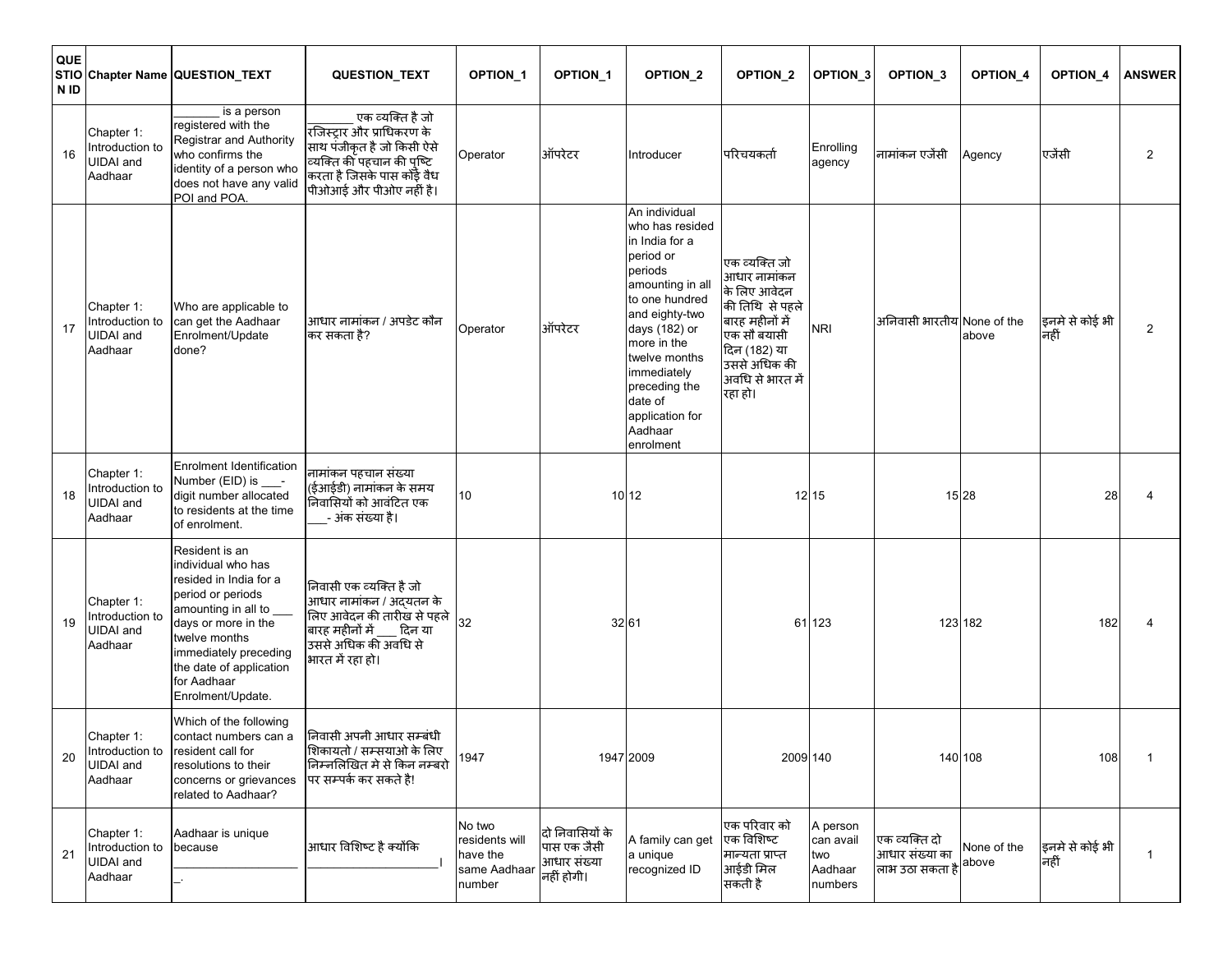| QUE<br>N ID |                                                                      | STIO Chapter Name QUESTION_TEXT                                                                                                                      | QUESTION_TEXT                                                                                                                                                  | <b>OPTION 1</b>                                               | <b>OPTION 1</b>                                    | OPTION_2                                                                                                         | <b>OPTION 2</b>                                                                                   | OPTION_3                                                | OPTION <sub>3</sub>                                                   | <b>OPTION 4</b>                                                                                        | OPTION <sub>4</sub>                                                                | <b>ANSWER</b>  |
|-------------|----------------------------------------------------------------------|------------------------------------------------------------------------------------------------------------------------------------------------------|----------------------------------------------------------------------------------------------------------------------------------------------------------------|---------------------------------------------------------------|----------------------------------------------------|------------------------------------------------------------------------------------------------------------------|---------------------------------------------------------------------------------------------------|---------------------------------------------------------|-----------------------------------------------------------------------|--------------------------------------------------------------------------------------------------------|------------------------------------------------------------------------------------|----------------|
| 22          | Chapter 1:<br>Introduction to<br>JIDAI and<br>Aadhaar                | Which of the following<br>is NOT a component of<br>enrollment setup?                                                                                 | निम्नलिखित में से कौन सा<br>नामांकन सेटअप का घटक नहीं<br>है?                                                                                                   | Computer                                                      | कंप्यूटर                                           | Biometric device                                                                                                 | बॉयोमीट्रिक<br>डिवाइस                                                                             | <b>Bomb</b><br>detector                                 | बम डिटेक्टर                                                           | Iris scanner                                                                                           | आईरिस स्कैनर                                                                       | 3              |
| 23          | Chapter 1:<br>Introduction to<br>UIDAI and<br>Aadhaar                | Which of the given is<br>true about Aadhaar?                                                                                                         | इनमें से कौन सा आधार के बारे<br>में सही है?                                                                                                                    | An individual<br>can obtain<br>multiple<br>Aadhaar<br>numbers | एक व्यक्ति कई<br>आधार संख्या<br>प्राप्त कर सकता है | Aadhaar collects  आधार निवासियों<br>financial<br>information of<br>esidents                                      | की वितीय<br>जानकारी एकत्र<br>करता है                                                              | Aadhaar<br>can be<br>used as<br>Proof of<br>Citizenship | आधार<br>नागरिकता के<br>सबूत के रूप में<br>इस्तेमाल किया<br>जा सकता है | Aadhaar<br>enables<br>resident's<br>identification<br>subject to<br>successful<br>"Authenticatio<br>n" | आधार सफल<br>प्रमाणीकरण के<br>दवारा<br>निवासियों की<br>पहचान को<br>सिक्षम बनाता है। | 4              |
| 24          | Chapter 1:<br>Introduction to<br>UIDAI and<br>Aadhaar                | Aadhaar uses which of<br>the given to uniquely<br>identify the resident?                                                                             | निवासी की विशिष्ट पहचान के<br>लिए आधार निम्नलिखित मे से<br>किसका उपयोग करता है ।                                                                               | Name and<br>Address of<br>the resident                        | निवासी का नाम<br>और पता                            | Fingerprints                                                                                                     | उंगलियों के<br>निशान                                                                              | Iris                                                    | आँख की पुतली                                                          | Both 2 & 3                                                                                             | 2 और 3 दोनों                                                                       | 4              |
| 25          | Chapter 1:<br>Introduction to<br><b>UIDAI</b> and<br>Aadhaar         | Which of the given is<br>true about Aadhaar?                                                                                                         | दिए गये  मे से कोनसा आधार के lit is just<br>बारे मे सही है।                                                                                                    | another card                                                  | यह सिर्फ एक<br> और कार्ड है                        | Will collect and<br>record<br>demographic<br>and biometric<br>information for<br>generation of<br>Aadhaar Number | आधार संख्या<br>स्रजन हेत्<br>जनसांख्यिकीय<br>और बॉयोमीट्रिक<br>जानकारी एकत्र<br>और रिकॉर्ड करेगा। | Aadhaar<br>will<br>replace all<br>other IDs             | आधार अन्य<br>सभी आईडी को<br>प्रतिस्थापित<br>करेगा                     | Will collect<br>profiling<br>information,<br>such as<br>caste,<br>religion,<br>language                | जाति, धर्म,<br>भाषा जैसी<br>प्रोफाडलिंग<br>जानकारी एकत्र<br>करेंगे।                | $\overline{2}$ |
| 26          | Chapter 1:<br>Introduction to<br><b>UIDAI</b> and<br>Aadhaar         | is a<br>document to convey the<br>Aadhaar number to a<br>resident.                                                                                   | संख्या<br>निवासी को आधार स् <b>चित कर</b> ने<br>का एक दस्तावेज है।                                                                                             | Aadhaar letter                                                | आधार पत्र                                          | CIDR                                                                                                             | सीआईडीआर                                                                                          | <b>UID</b>                                              | यूआईडी                                                                | Aadhaar<br>number                                                                                      | आधार संख्या                                                                        | $\mathbf{1}$   |
| 27          | Chapter 1:<br>Introduction to<br><b>UIDAI</b> and<br>Aadhaar         | Aadhaar will be used to<br>prove citizenship.                                                                                                        | आधार का उपयोग  नागरिकता<br>साबित करने के लिए किया<br>जाएगा।                                                                                                    | <b>TRUE</b>                                                   | सच                                                 | <b>FALSE</b>                                                                                                     | झूठ                                                                                               |                                                         |                                                                       |                                                                                                        |                                                                                    | $\overline{2}$ |
| 28          | Chapter 1:<br>Introduction to<br><b>JIDAI</b> and<br>Aadhaar         | Aadhaar will cover all<br>residents of India who<br>are residing in India for<br>180 days from the date<br>of Aadhaar<br>enrolment/update            | आधार भारत के उन सभी<br>निवासियों को दिया जायेगा जो<br>आधार नामांकन / अदयतन की<br>अवधि से 180 दिन के लिए<br>भारत में रह रहे हैं।                                | <b>TRUE</b>                                                   | सच                                                 | <b>FALSE</b>                                                                                                     | झूठ                                                                                               |                                                         |                                                                       |                                                                                                        |                                                                                    |                |
| 29          | Chapter 1:<br>Introduction to<br>JIDAI and<br>Aadhaar                | The vision of UIDAI is<br>to empower residents of<br>India with a unique<br>identity and a digital<br>platform to authenticate<br>anytime, anywhere. | यूआईडीएआई का दृष्टिकोण<br>भारत के निवासियों को एक<br>विशिष्ट पहचान और किसी भी<br>समय कहीं भी प्रमाणीकृत करने<br>के लिए एक डिजिटल मॅच के<br>साथ सशक्त बनाना है। | <b>TRUE</b>                                                   | सच                                                 | FALSE                                                                                                            | झूठ                                                                                               |                                                         |                                                                       |                                                                                                        |                                                                                    |                |
| 30          | Chapter 1:<br>Introduction to<br><b>UIDAI</b> and<br>Aadhaar         | Aadhaar is a 15-digit<br>number.                                                                                                                     | आधार 15 अंकों की संख्या है।                                                                                                                                    | <b>TRUE</b>                                                   | सच                                                 | <b>FALSE</b>                                                                                                     | झूठ                                                                                               |                                                         |                                                                       |                                                                                                        |                                                                                    | $\overline{2}$ |
| 31          | Chapter 2:<br>Child<br><b>Enrolment Lite</b><br><b>Client Manual</b> | What is the operating<br>system used in Child<br>Enrolment Lite Client?                                                                              | चाइल्ड एन्रोलमेंट लाइट क्लाइंट<br>(सी.ई.एल.सी.) में ऑपरेटिंग<br>सिस्टम कौन सा है२.                                                                             | Windows                                                       | विंडो                                              | iOS                                                                                                              | आई.ओ.एस.                                                                                          | Linux                                                   | लीनक्स                                                                | Android                                                                                                | एण्डरॉयड                                                                           | 4              |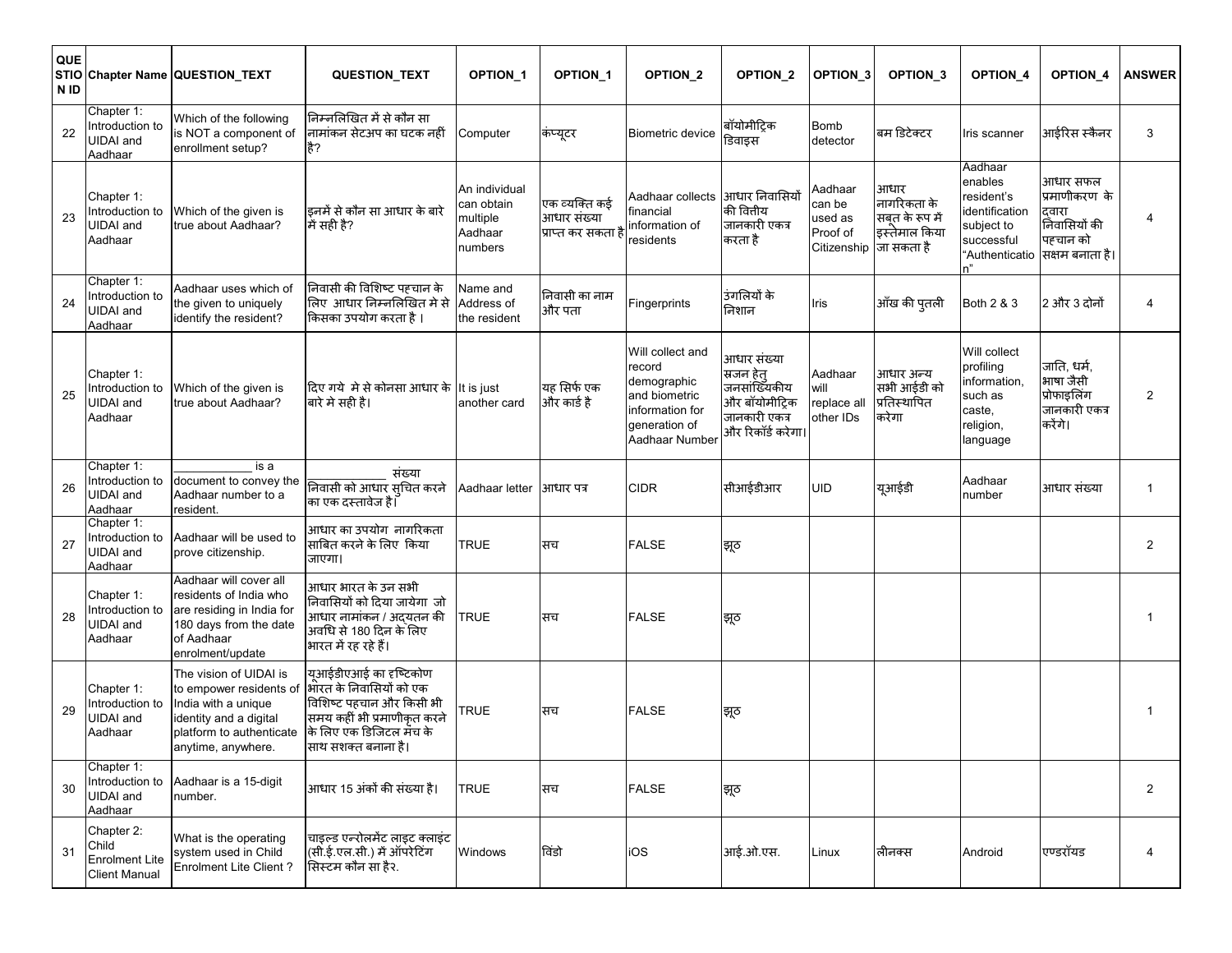| QUE<br><b>STIO</b><br>N ID |                                                                      | Chapter Name QUESTION_TEXT                                                                                | <b>QUESTION TEXT</b>                                                                                                                | <b>OPTION 1</b>                         | <b>OPTION 1</b>              | OPTION <sub>2</sub>                                 | OPTION <sub>2</sub>                                                   | OPTION <sub>3</sub>                                        | OPTION <sub>3</sub>                                                                     | <b>OPTION 4</b>                    | <b>OPTION 4</b>                | <b>ANSWER</b>  |
|----------------------------|----------------------------------------------------------------------|-----------------------------------------------------------------------------------------------------------|-------------------------------------------------------------------------------------------------------------------------------------|-----------------------------------------|------------------------------|-----------------------------------------------------|-----------------------------------------------------------------------|------------------------------------------------------------|-----------------------------------------------------------------------------------------|------------------------------------|--------------------------------|----------------|
| 32                         | Chapter 2:<br>Child<br><b>Enrolment Lite</b><br><b>Client Manual</b> | What are the<br>documents to be<br>collected for enrolment<br>in Child Enrolment Lite<br>Client?          | चाइल्ड एन्रोलमेंट लाइट क्लाइंट<br>(सी.ई.एल.सी.) में नामांकन हेतु<br>कौन से दस्तावेज़ लिए जाते हैं२.                                 | POI                                     | पी.ओ.आई.                     | POA                                                 | पी.ओ.ए.                                                               | <b>POR</b>                                                 | पी.ओ.आर.                                                                                | None of these                      | इनमें से कोई भी                | 3              |
| 33                         | Chapter 2:<br>Child<br><b>Enrolment Lite</b><br><b>Client Manual</b> | Who can get enrolled in<br><b>Child Enrolment Lite</b><br>Client?                                         | चाइल्ड एन्रोलमेंट लाइट क्लाइंट<br>(सी.ई.एल.सी.) में कौन<br>एन्रोलमेंट करवा सकता है२.                                                | children less<br>than 5 years<br>of age | 5 वर्ष से कम<br>आयु के बच्चे | children more<br>than 5 years of<br>aqe             | 5 वर्ष से अधिक<br>आयु के बच्चे                                        | Any age                                                    | किसी भी उम्र का<br>व्यक्ति                                                              | None of these                      | इनमें से कोई भी<br>नहीं        |                |
| 34                         | Chapter 2:<br>Child<br><b>Enrolment Lite</b><br>Client Manual        | Name the device used<br>for enrolment in Child<br>Enrolment Lite Client?                                  | चाइल्ड एन्रोलमेंट लाइट क्लाइंट<br>(सी.ई.एल.सी.) में नामांकन हेत्<br>कौन सा डिवाइज़ प्रयोग में लाया<br>जाता है२.                     | <b>Tablet</b>                           | टेबलेट                       | Laptop                                              | लेप्टॉप                                                               | Desktop                                                    | डेस्कटॉप                                                                                | None of these                      | इनमें से कोई भी                | 1              |
| 35                         | Chapter 2:<br>Child<br><b>Enrolment Lite</b><br><b>Client Manual</b> | How is the packet<br>uploaded from Child<br>Enrolment Lite Client ?                                       | चाइल्ड एन्रोलमेंट लाइट क्लाइंट<br>(सी.ई.एल.सी.) से पैकेट कैसे<br>अपलोड किया जाता है२.                                               | Through SFTP                            | एस.एफ.टी.पी. के<br>जरिए      | Jpload option in<br>Child Enrolment<br>Lite Client  | चाइल्ड एन्रोलमेंट<br>लाइट क्लाइंट<br>(सी.ई.एल.सी.) में<br>ऑप्शन अपलोड | Upload<br>Portal                                           | अपलोड पोर्टल                                                                            | None of these                      | इनमें से कोई भी<br>नहीं        | $\overline{2}$ |
| 36                         | Chapter 2:<br>Child<br><b>Enrolment Lite</b><br>Client Manual        | Which of the following<br>is a feature of Child<br><b>Enrolment Lite Client ?</b>                         | चाइल्ड एनरोलमेंट लाइट<br>क्लाइंट (सी.ई.एल.सी.) क्लाइंट<br>की क्या विशेषता है२.                                                      | Child<br>Enrollment                     | चाइल्ड एन्रोलमेंट            | nformation<br>sharing consent                       | इन्फॉर्मेशन<br>शेयरिंग कॉन्सेंट                                       | Demograp<br>hic update                                     | डेमोग्राफिक<br>अपडेट                                                                    | <b>Biometric</b><br>update         | बॉयोमीट्रिक<br>अपडेट           | $\mathbf{1}$   |
| 37                         | Chapter 2:<br>Child<br>Enrolment Lite<br>Client Manual               | During enrolment in<br><b>Child Enrolment Lite</b><br>Client, tablet needs to<br>be connected to internet | चाइल्ड एन्रोलमेंट लाइट क्लाइंट<br>(सी.ई.एल.सी.) में नामांकन<br>करते वक्त टेबलेट को इंटरनेट<br>के साथ जोड़ना पड़ता है२.              | Yes                                     | जी, हाँ।                     | No                                                  | जी, नहीं।                                                             | Child<br>Enrolment<br>Lite Client<br>also works<br>offline | चाइल्ड<br>एन्रोलमेंट लाइट<br>क्लाइंट<br>(सी.ई.एल.सी.)<br>.<br>ऑफलाइन भी<br>काम करता है। | None of these इनमें से कोई<br>नहीं |                                | -1             |
| 38                         | Chapter 2:<br>Child<br><b>Enrolment Lite</b><br><b>Client Manual</b> | Can child get enrolled if<br>aadhaars of both<br>parents are<br>unavailable?                              | यदि माँ-बाप दोनों का आधार-पत्र<br>न बना हो तो क्या बच्चे का<br>आधार हेत् नामांकन हो सकता<br>है२.                                    | No                                      | जी, नहीं।                    | Yes                                                 | जी, हाँ।                                                              |                                                            |                                                                                         |                                    |                                | $\mathbf{1}$   |
| 39                         | Chapter 2:<br>Child<br>Enrolment Lite<br><b>Client Manual</b>        | If the name of child is<br>not available what can<br>be used in name option                               | यदि बच्चे का नाम उपलब्ध न<br>हो तो उसके नाम के सामने क्या<br>लिखा जाए२.                                                             | Can be left<br>blank                    | खाली छोड़ दिया<br>जाए।       | Baby one/two/<br>of <mother<br>name&gt;</mother<br> | बच्चा<br>पहला/दूसरा/<br>/माँ का नाम।                                  | only<br>mother's<br>name                                   | केवल माँ का नाम                                                                         | only father's<br>name              | केवल बाप का<br>नाम             | 2              |
| 40                         | Chapter 2:<br>Child<br><b>Enrolment Lite</b><br><b>Client Manual</b> | Whose photograph is<br>captured in Child<br><b>Enrolment Lite Client?</b>                                 | चाइल्ड एन्रोलमेंट लाइट क्लाइंट<br>(सी.ई.एल.सी.) में किसका<br>फोटोग्राफ लिया जाता है२.                                               | Mother's                                | माँ का                       | Father's                                            | पिता का                                                               | Operator's                                                 | ऑपरेटर का                                                                               | Child                              | बच्चे का                       | $\overline{4}$ |
| 41                         | Chapter 2:<br>Child<br><b>Enrolment Lite</b><br><b>Client Manual</b> | For acknowledgement<br>of EID, what<br>communication method<br>is used in Child<br>Enrolment Lite Client? | ई.आई.डी. पावती हेत् चाइल्ड<br>एन्रोलमेंट लाइट क्लॉइंट<br>(सी.ई.एल.सी.) में कौन-सा<br>कम्यूनिकेशन तरीका प्रयोग में<br>लाया जाता है२. | Mobile number मोबाइल नम्बर              |                              | Email                                               | ई-मेल                                                                 | <b>Ack Print</b>                                           | पावती प्रिंट                                                                            | Both mobile<br>& email             | मोबाइल नम्बर<br>और ई-मेल दोनों |                |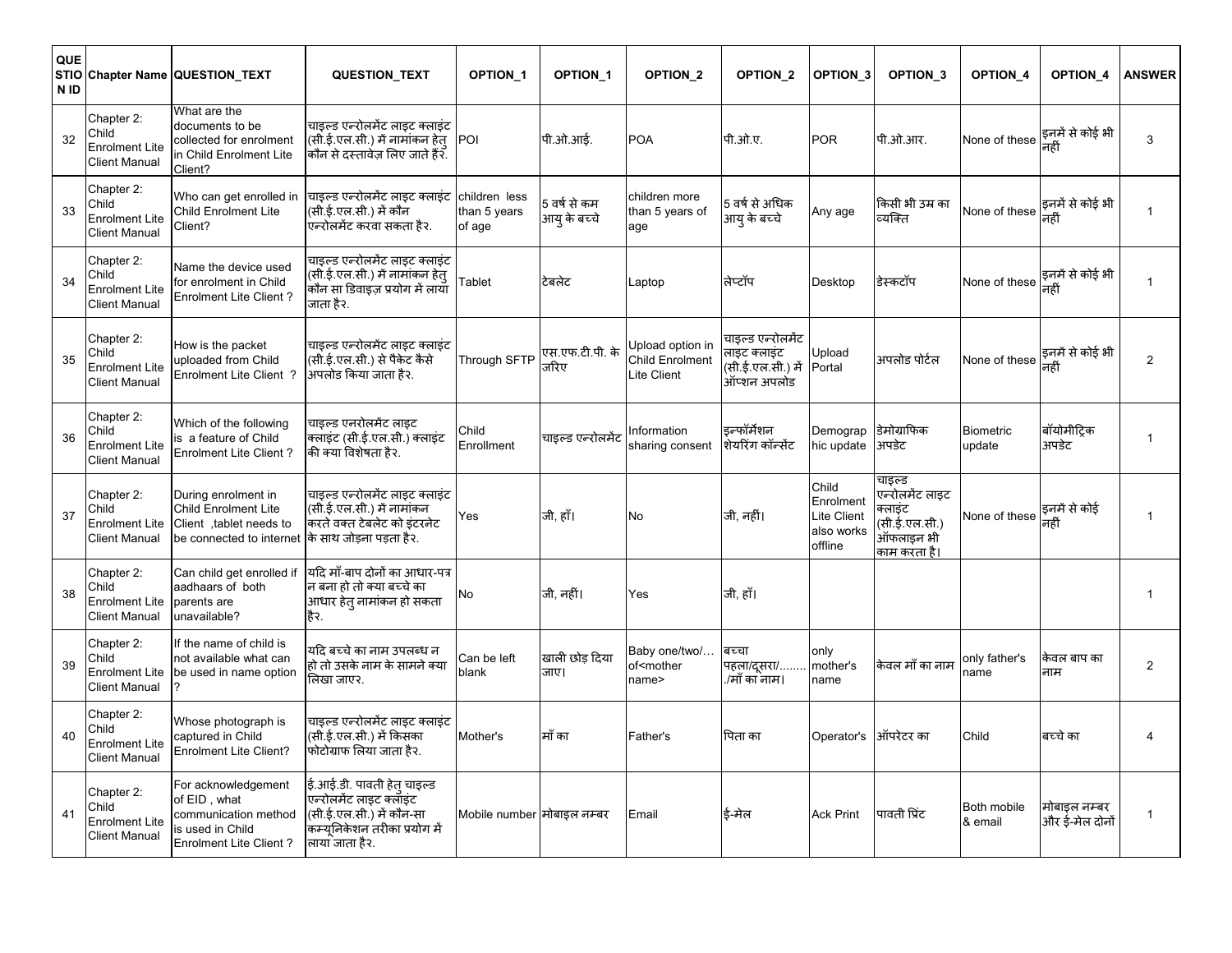| QUE<br>N ID |                                                                      | STIO Chapter Name QUESTION_TEXT                                                                                                                                               | QUESTION_TEXT                                                                                                                                                 | <b>OPTION 1</b>                 | <b>OPTION 1</b>                             | OPTION_2                                       | OPTION_2                                | OPTION_3                                          | OPTION_3                              | OPTION <sub>4</sub>                                                                               | OPTION_4                                                                 | <b>ANSWER</b>  |
|-------------|----------------------------------------------------------------------|-------------------------------------------------------------------------------------------------------------------------------------------------------------------------------|---------------------------------------------------------------------------------------------------------------------------------------------------------------|---------------------------------|---------------------------------------------|------------------------------------------------|-----------------------------------------|---------------------------------------------------|---------------------------------------|---------------------------------------------------------------------------------------------------|--------------------------------------------------------------------------|----------------|
| 42          | Chapter 2:<br>Child<br>Enrolment Lite<br>Client Manual               | Single finger print<br>scanner device can be<br>used with Child<br><b>Enrolment Lite Client.</b>                                                                              | चाइल्ड एन्रोलमेंट लाइट क्लाइंट<br>(सी.ई.एल.सी.) में सिंगल फिंगर<br>प्रिंट स्केनर डिवाइज़ प्रयोग की<br>जाती है२.                                               | Yes                             | जी, हाँ।                                    | No                                             | जी, नहीं।                               |                                                   |                                       |                                                                                                   |                                                                          | 1              |
| 43          | Chapter 2:<br>Child<br><b>Enrolment Lite</b><br><b>Client Manual</b> | How acknowlegement<br>EID is communicated in<br>Child Enrolment Lite<br>Client?                                                                                               | चाइल्ड एन्रोलमेंट लाइट क्लाइंट Resident will<br>(सी.ई.एल.सी.) में ई.आई.डी.<br>पावती कैसे सूचित की जाती है२.                                                   | get a call from<br><b>UIDAI</b> | निवासी को<br>यू.आई.डी.ए.आई.<br>सि कॉल आएगी। | Resident will get<br>a confirmation<br>by post | निवासी को डाक<br>से पुष्टि की<br>जाएगी। | Resident<br>wil get an<br>acknowled<br>gment slip | निवासी को<br>पावती पर्ची दी<br>जाएगी। | Resident will<br>get an<br>acknowledgm<br>ent message<br>on the<br>registered<br>mobile<br>number | निवासी को<br>इसके रजिस्टर्ड<br>मोबाइल नम्बर<br>पर पावती<br>मैसेज मिलेगा। | 4              |
| 44          | Chapter 2:<br>Child<br>Enrolment Lite<br>Client Manual               | <b>Biometric</b><br>authentication is<br>necessary for operator<br>login?                                                                                                     | ऑपरेटर लॉग-इन हेत्<br>बॉयोमेट्रिक ऑथंटीकेशन<br>आवश्यक है२.                                                                                                    | <b>TRUE</b>                     | सही है।                                     | <b>FALSE</b>                                   | गलत है।                                 |                                                   |                                       |                                                                                                   |                                                                          | 1              |
| 45          | Chapter 2:<br>Child<br><b>Enrolment Lite</b><br><b>Client Manual</b> | Which of these are<br>mandatory fields in<br>Demographic<br>Information?                                                                                                      | डेमोग्राफिक सूचना फील्ड में<br>इनमें से क्या अनिवार्य है२.                                                                                                    | Name                            | नाम                                         | Age                                            | आयु                                     | Gender                                            | जेण्डर                                | All of the<br>Above                                                                               | सभी सूचनाएं                                                              | 4              |
| 46          | Chapter 2:<br>Child<br><b>Enrolment Lite</b><br>Client Manual        | Is the address being<br>captured in enrolment<br>through Child<br><b>Enrolment Lite Client?</b>                                                                               | क्या चाइल्ड एन्रोलमेंट लाइट<br>क्लाइंट (सी.ई.एल.सी.) के जरिए NO<br>पता कैप्चर किया जाता है२.                                                                  |                                 | जी, नहीं।                                   | <b>YES</b>                                     | जी, हाँ।                                |                                                   |                                       |                                                                                                   |                                                                          | $\mathbf{1}$   |
| 47          | Chapter 2:<br>Child<br><b>Enrolment Lite</b><br><b>Client Manual</b> | For enrolment of child,<br>availability of whose<br>aadhaar number is<br>mandatory ?                                                                                          | बच्चे के नामांकन के वक्त<br>किसका आधार नम्बर अनिवार्य<br>है२.                                                                                                 | Mother's                        | माँ का                                      | Father's                                       | पिता का                                 | Gaurdian                                          | अभिभावक का                            | Either of<br>option 1 & 2                                                                         | विकल्प 1 व 2<br>में से कोई भी।                                           | 4              |
| 48          | Chapter 2:<br>Child<br><b>Enrolment Lite</b><br><b>Client Manual</b> | Is any local language<br>configurable in Child<br><b>Enrolment Lite Client?</b>                                                                                               | क्या चाइल्ड एन्रोलमेंट लाइट<br>क्लाइंट (सी.ई.एल.सी.) में<br>स्थानीय भाषा का रूप होता है२.                                                                     | <b>NO</b>                       | जी, नहीं।                                   | YES                                            | जी, हाँ।                                |                                                   |                                       |                                                                                                   |                                                                          | $\mathbf{1}$   |
| 49          | Chapter 2:<br>Child<br><b>Enrolment Lite</b><br><b>Client Manual</b> | Can child get enrolled<br>in Child Enrolment Lite<br>Client if only aadhaars<br>of both the parents are<br>available, but both the<br>parents are not<br>physically avilable? | क्या चाइल्ड एन्रोलमेंट लाइट<br>क्लाइंट (सी.ई.एल.सी.) में बच्चे<br>का नामांकन हो सकता है, यदि<br>उसके माँ-बाप का आधार नम्बर<br>तो हो परन्तु वे उपस्थित न हों२. | Yes                             | जी, हाँ।                                    | NΟ                                             | जी, नहीं।                               |                                                   |                                       |                                                                                                   |                                                                          | 2              |
| 50          | Chapter 2:<br>Child<br><b>Enrolment Lite</b><br><b>Client Manual</b> | <b>Which Biometric</b><br>authetication is used in<br>Child Enrolment Lite<br>Client?                                                                                         | चाइल्ड एन्रोलमेंट लाइट क्लाइंट<br>(सी.ई.एल.सी.) में बॉयोमीट्रिक<br>ऑथंटीकेशन कौन-सी हैर.                                                                      | Iris                            | आइरिश                                       | Fingerprint                                    | फिंगर प्रिंट                            | <b>OTP</b>                                        | ओ.टी.पी.                              | None of these                                                                                     | इनमें से कोई भी                                                          | $\overline{2}$ |
| 51          | Chapter 2:<br>Child<br><b>Enrolment Lite</b><br><b>Client Manual</b> | Does Child Enrolment<br>Lite Client support Iris<br>scan devices for<br>Authentication?                                                                                       | क्या ऑथंटीकेशन हेत् चाइल्ड<br>एन्रोलमेंट लाइट क्लॉइंट<br>(सी.ई.एल.सी.) आइरिश स्केन<br>को सपोर्ट करता है२.                                                     | <b>NO</b>                       | जी, नहीं।                                   | <b>YES</b>                                     | जी, हाँ।                                |                                                   |                                       |                                                                                                   |                                                                          | $\mathbf{1}$   |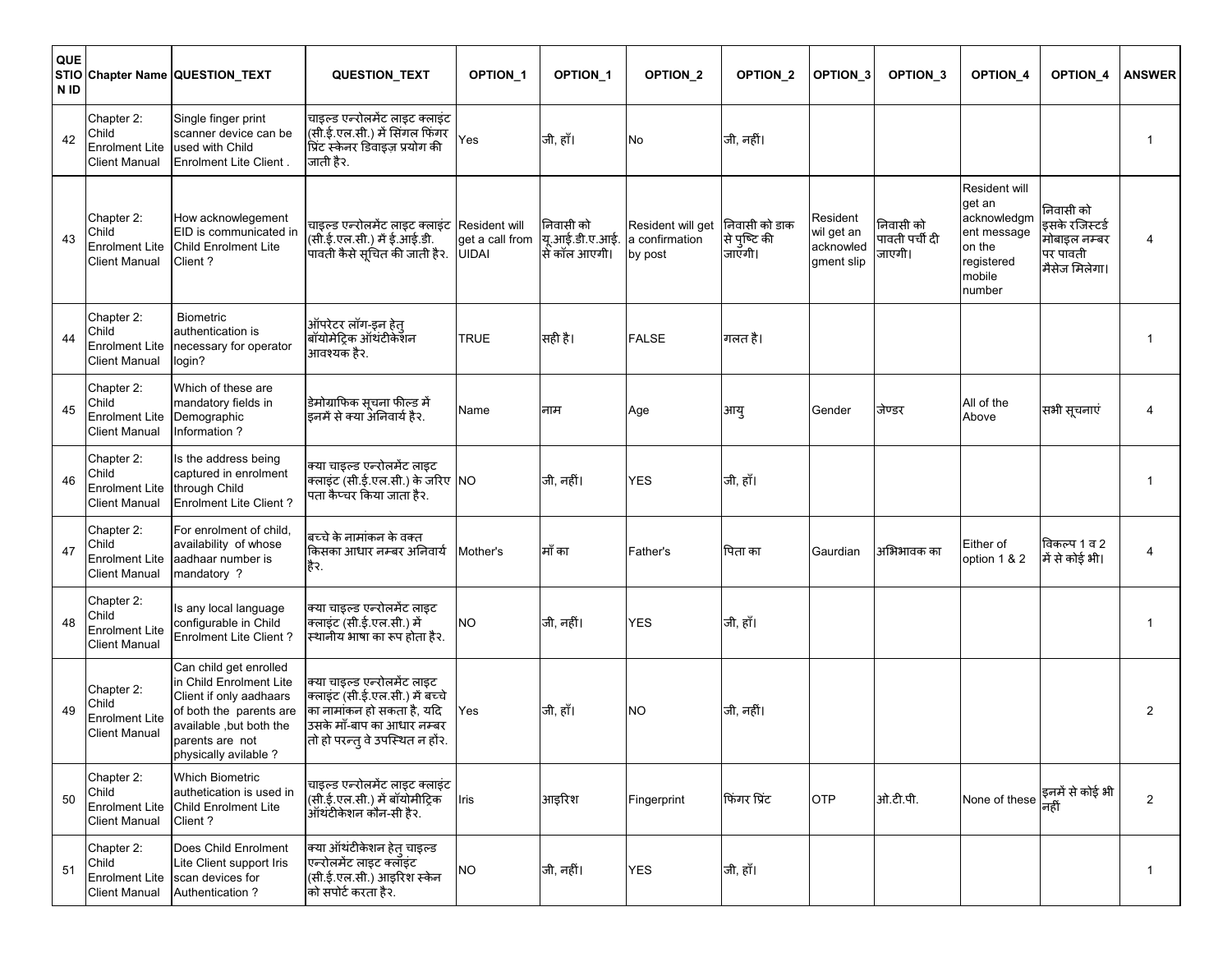| QUE<br><b>STIO</b><br>N ID |                                                                      | Chapter Name QUESTION_TEXT                                                                                          | <b>QUESTION_TEXT</b>                                                                                        | <b>OPTION 1</b>               | <b>OPTION 1</b>                         | OPTION <sub>2</sub>                | <b>OPTION 2</b>                         | OPTION_3                             | OPTION <sub>3</sub>                             | <b>OPTION 4</b>   | OPTION_4                | <b>ANSWER</b> |
|----------------------------|----------------------------------------------------------------------|---------------------------------------------------------------------------------------------------------------------|-------------------------------------------------------------------------------------------------------------|-------------------------------|-----------------------------------------|------------------------------------|-----------------------------------------|--------------------------------------|-------------------------------------------------|-------------------|-------------------------|---------------|
| 52                         | Chapter 2:<br>Child<br><b>Enrolment Lite</b><br>Client Manual        | Who carries out the<br><b>Client Registration</b><br>process in Child<br><b>Enrolment Lite Client?</b>              | चाइल्ड एन्रोलमेंट लाइट क्लाइंट<br>(सी.ई.एल.सी.) में क्लाइंट<br>रजिस्ट्रेशन प्रोसेस को कौन<br>करता है२.      | Registrar<br>admin            | रजिस्ट्रार एडमिन                        | EA admin/<br>Nominated<br>Official | ई.ए. एडमिन/<br>नोमिनेटिड<br>अधिकारी     | child                                | बच्चा                                           | None of these     | इनमें से कोई भी         | 2             |
| 53                         | Chapter 2:<br>Child<br><b>Enrolment Lite</b><br><b>Client Manual</b> | Operator can enroll on<br>Child Enrolment Lite<br>Client after ___.                                                 | ऑपरेटर किसके बाद चाइल्ड<br>एन्रोलमेंट लाइट क्लाइंट<br>(सी.ई.एल.सी.) में नामांकन कर<br>सकता है२.             | Adding<br>Operator            | ऐडिंग ऑपरेटर                            | Operator<br>Verification           | ऑपरेटर<br>वेरिफिकेशन                    |                                      |                                                 |                   |                         |               |
| 54                         | Chapter 2:<br>Child<br><b>Enrolment Lite</b><br>Client Manual        | Is the name of child<br>mandatory for<br>enrolment in Child<br><b>Enrolment Lite Client?</b>                        | क्या चाइल्ड एन्रोलमेंट लाइट<br>क्लाइंट (सी.ई.एल.सी.) में<br>नामांकन हेत् बच्चे का नाम देना<br>अनिवार्य है२. | Yes                           | जी, हाँ।                                | No                                 | जी, नहीं।                               |                                      |                                                 |                   |                         | 2             |
| 55                         | Chapter 2:<br>Child<br>Enrolment Lite<br><b>Client Manual</b>        | How enrolment location<br>is captured in Child<br><b>Enrolment Lite Client?</b>                                     | चाइल्ड एन्रोलमेंट लाइट क्लाइंट<br>(सी.ई.एल.सी.) में एनरोलमेंट<br>लोकेशन को कैसे कैप्चर किया<br>जाता है२.    | Manual data<br>entry          | मैन्अल डाटा<br>एण्टी                    | With GPS dongle                    | जी.पी.एस. डोंगल<br>के दवारा।            | Input<br>during<br>registration      | रजिस्ट्रेशन के<br> दौरान इनपट।                  | None of these     | इनमें से कोई भी<br>नहीं | 2             |
| 56                         | Chapter 2:<br>Child<br><b>Enrolment Lite</b><br>Client Manual        | Can child be enrolled in<br><b>Child Enrolment Lite</b><br>Client if only EID of<br>either parent is<br>available ? | यदि माँ-बाप में से किसी एक की<br>ई.आई.डी. उपलब्ध है तो क्या<br>बच्चे का नामांकन हो सकता है२.                | <b>NO</b>                     | जी, नहीं।                               | ves                                | जी, हाँ।                                |                                      |                                                 |                   |                         |               |
| 57                         | Chapter 2:<br>Child<br><b>Enrolment Lite</b><br><b>Client Manual</b> | After entering the<br>Aadhaar in parent<br>Aadhaar tab what does<br>red colour reflect?                             | पेरेंट आधार टेब में आधार नम्बर<br>एंटर करने पर लाल रंग आने का<br>क्या मतलब है२.                             | Valid aadhaar                 | वेलिड आधार                              | Invalid aadhaar                    | इन-वेलिड आधार                           | Parent<br>absent                     | पेरेन्ट अनुपस्थित                               | Parent<br>present | पेरेन्ट उपस्थित         | 2             |
| 58                         | Chapter 2:<br>Child<br><b>Enrolment Lite</b><br><b>Client Manual</b> | Photograph captured in<br><b>Child Enrolment Lite</b><br>Client contains___.                                        | चाइल्ड एन्रोलमेंट लाइट क्लाइंट<br>(सी.ई.एल.सी.) में किसकी फोटो<br>कैप्चर की जाती है२.                       | Photo of child<br>with mother | माँ के साथ बच्चे<br>की फोटो             | Photo of child<br>with Father      | पिता के साथ<br>बच्चे की फोटो            | Only<br>Child's<br>photo             | केवल बच्चे की<br>फोटो                           | Family photo      | परिवार की फोटो          | 3             |
| 59                         | Chapter 2:<br>Child<br>Enrolment Lite<br><b>Client Manual</b>        | <b>Child Enrolment Lite</b><br>Client can be Synched<br>through____.                                                | चाइल्ड एन्रोलमेंट लाइट क्लाइंट<br>(सी.ई.एल.सी.) को किसके<br>जरिए सिंक किया जाता है२.                        | Setting icon in<br>home page  | होम पेज में ऐडिंग<br>आइकॉन के<br>दवारा। | Upload icon in<br>home page        | होम पेज में<br>अपडेट आइकॉन<br>के दवारा। | Enrolment<br>icon in<br>home page    | होम पेज में<br>एनरोलमेंट<br>आइकॉन के<br>द्वारा। | None of these     | इनमें से कोई भी         | $\mathbf{1}$  |
| 60                         | Chapter 2:<br>Child<br>Enrolment Lite<br><b>Client Manual</b>        | Can Child Enrolment<br>Lite Client support<br>addition of more than<br>one operator?                                | चाइल्ड एन्रोलमेंट लाइट क्लाइंट<br>(सी.ई.एल.सी.) में एक से ज्यादा<br>ऑपरेटर जुड सकते हैं२.                   | Yes                           | जी, हाँ।                                | <b>NO</b>                          | जी, नहीं।                               |                                      |                                                 |                   |                         |               |
| 61                         | Chapter 2:<br>Child<br><b>Enrolment Lite</b><br><b>Client Manual</b> | What is required for the<br>de-registration of Child<br>Enrolment Lite Client?                                      | चाइल्ड एन्रोलमेंट लाइट क्लाइंट<br>(सी.ई.एल.सी.) के डि-<br>रजिस्ट्रेशन हेत् क्या आवश्यक<br>है२.              | EA code                       | ई. ए. कोड                               | Registrar code                     | रजिस्ट्रार का कोड                       | EA login<br>credentials क्रिडेन्सियल | ई.ए. लॉग-इन                                     | None of these     | इनमें से कोई भी         | 3             |
| 62                         | Chapter 2:<br>Child<br><b>Enrolment Lite</b><br><b>Client Manual</b> | Is it possible to<br>complete child<br>enrolment in Child<br><b>Enrolment Lite Client</b><br>without photograph ?   | क्या चाइल्ड एन्रोलमेंट लाइट<br>क्लाइंट (सी.ई.एल.सी.) में फोटो<br>के बिना बच्चे के नामांकन संभव<br>हैं२.     | <b>NO</b>                     | जी, नहीं।                               | Yes                                | जी, हाँ।                                |                                      |                                                 |                   |                         | $\mathbf{1}$  |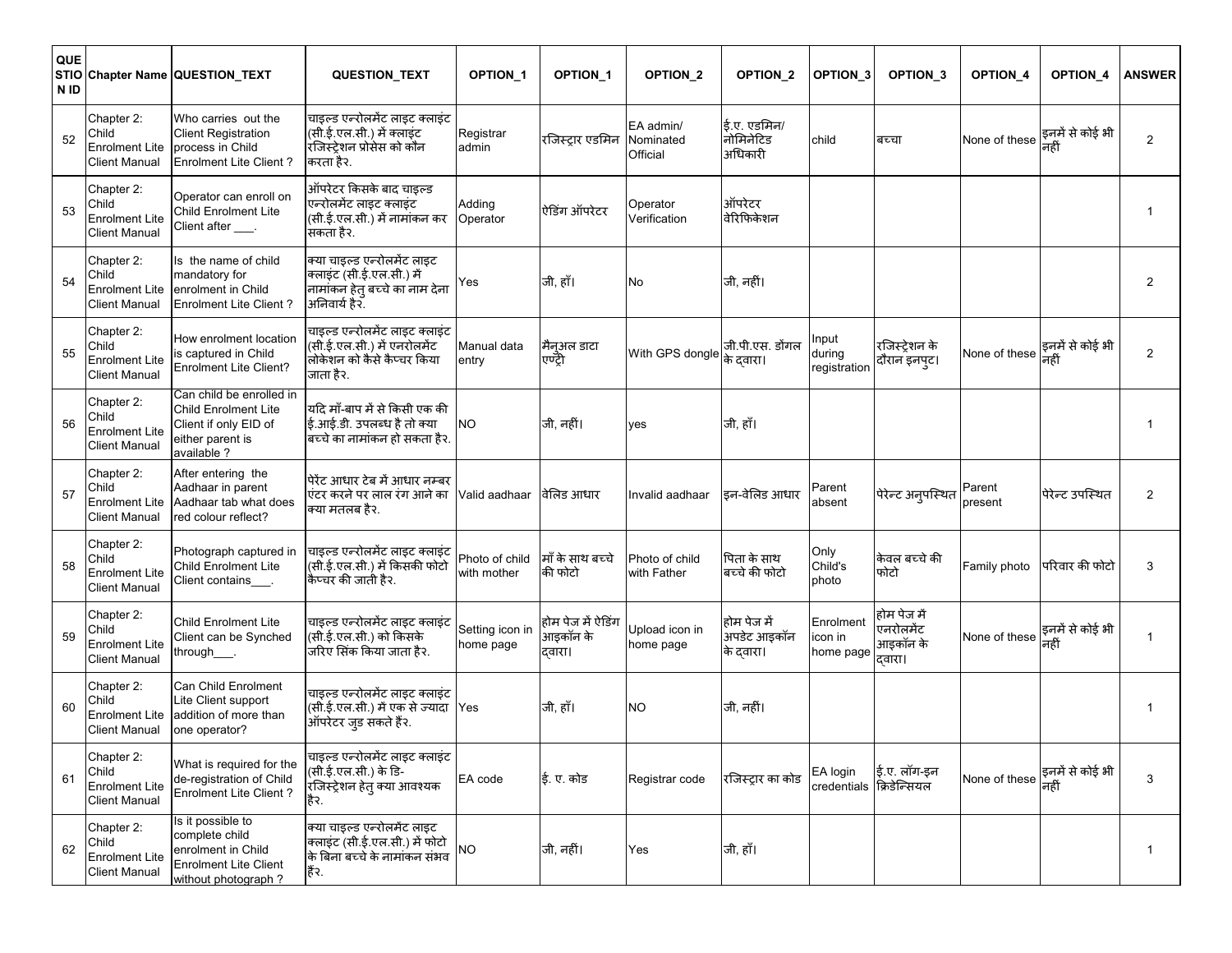| QUE<br>N ID |                                                                      | STIO Chapter Name QUESTION_TEXT                                                                                                             | <b>QUESTION_TEXT</b>                                                                                                                                        | <b>OPTION 1</b>                   | <b>OPTION 1</b>                       | OPTION <sub>2</sub>           | OPTION <sub>2</sub>                  | <b>OPTION 3</b>                      | OPTION <sub>3</sub>               | OPTION <sub>4</sub> | <b>OPTION 4</b>          | <b>ANSWER</b>  |
|-------------|----------------------------------------------------------------------|---------------------------------------------------------------------------------------------------------------------------------------------|-------------------------------------------------------------------------------------------------------------------------------------------------------------|-----------------------------------|---------------------------------------|-------------------------------|--------------------------------------|--------------------------------------|-----------------------------------|---------------------|--------------------------|----------------|
| 63          | Chapter 2:<br>Child<br>Enrolment Lite<br><b>Client Manual</b>        | Is there a option of<br>Capturing demographic<br>details in local language<br>in Child Enrolment Lite<br>Client ?                           | क्या) चाइल्ड एन्रोलमेंट लाइट<br>क्लाइन्ट (सी.ई.एल.सी.) में<br>स्थिानीय भाषा में डेमोग्राफिक<br>lडाटा  कैप्चर करने का विकल्प<br>हैर.                         | <b>NO</b>                         | जी. नहीं।                             | Yes                           | जी, हाँ।                             |                                      |                                   |                     |                          |                |
| 64          | Chapter 2:<br>Child<br>Enrolment Lite<br><b>Client Manual</b>        | Can Child Enrolment<br>Lite Client work without<br>biometric authentication<br>device?                                                      | क्या चाइल्ड एन्रोलमेंट लाइट<br>क्लाइन्ट (सी.ई.एल.सी.)<br>बॉयोमीट्रिक ऑथंटीकेशन<br>डिवाइज के बिना काम करता है२.                                              | Yes                               | जी, हाँ।                              | <b>NO</b>                     | जी, नहीं।                            |                                      |                                   |                     |                          | 2              |
| 65          | Chapter 2:<br>Child<br><b>Enrolment Lite</b><br><b>Client Manual</b> | List of enrolments done<br>in Child Enrolment Lite<br>Client can be retrieved<br>from                                                       | चाइल्ड एन्रोलमेंट लाइट<br>क्लाइन्ट (सी.ई.एल.सी.) में लिए<br>गए नामांकन की लिस्ट पुन:<br>प्राप्त की जा सकती है२.                                             | Enrolment<br>icon in home<br>page | होम पेज में<br>एनरोलमेंट<br>आइकॉन से। | Enrolment icon<br>in Settings | सेटिंग में<br>एनरोलमेंट<br>आइकॉन से। | Upload<br>icon                       | अपलोड आइकॉन<br>सि।                | None of these       | इनमें से कोई भी<br>नहीं। | 2              |
| 66          | Chapter 2:<br>Child<br><b>Enrolment Lite</b><br><b>Client Manual</b> | Upload information in<br>Child Enrolment Lite<br>Client can be retrieved<br>from                                                            | चाइल्ड एन्रोलमेंट लाइट<br>क्लाइन्ट (सी.ई.एल.सी.) में<br>अपलोड की गई सूचना को प्न:<br>प्राप्त किया जा संकता है२.                                             | Uplaod icon in<br>Settings        | सिटिंग में अपलोड<br>आडकॉन से          | Jpload icon in<br>home page   | होम पेज में<br>अपलोड आइकॉन           | Sync icon                            | सिंक आइकॉन से                     | None of these       | इनमें से कोई भी<br>नहीं। | $\mathbf{1}$   |
| 67          | Chapter 2:<br>Child<br><b>Enrolment Lite</b><br><b>Client Manual</b> | Child without parents<br>can get enrolled<br>through Child<br>Enrolment Lite Client.                                                        | यदि मॉं-बाप साथ न हों, तो क्या<br>चाइल्ड एन्रोलमेंट लाइट<br>क्लाइन्ट (सी.ई.एल.सी.) के<br>जरिए बच्चे का नामांकन हो<br>सकता है२.                              | TRUE                              | सही है।                               | <b>FALSE</b>                  | गलत है।                              |                                      |                                   |                     |                          | 2              |
| 68          | Chapter 2:<br>Child<br><b>Enrolment Lite</b><br><b>Client Manual</b> | Enrolment through<br>Child Enrolment Lite<br>Client is done in ___.                                                                         | चाइल्ड एन्रोलमेंट लाइट<br>क्लाइन्ट (सी.ई.एल.सी.) के<br>जरिए नामांकन कैसे किया जाता<br>हैर.                                                                  | Offline mode                      | ऑफलाइन मोड                            | Online mode                   | ऑनलाइन मोड                           |                                      |                                   |                     |                          | $\overline{2}$ |
| 69          | Chapter 2:<br>Child<br><b>Enrolment Lite</b><br><b>Client Manual</b> | In Child Enrolment Lite<br>Client either of the<br>Parents' Aadhaar is<br>authenticated.                                                    | चाइल्ड एन्रोलमेंट लाइट<br>क्लाइन्ट (सी.ई.एल.सी.) में माँ-<br>बाप में से किसी एक के आधार<br>का ऑथंटीकेशन किया जाता है२.                                      | During<br>Enrolment               | नामांकन के<br>दौरान।                  | After Enrolment               | नामांकन के बाद।                      | Not<br>Authenticat<br>ed             | ऑथंटीकेशन नही<br>किया जाता।       | None of these       | इनमें से कोई भी<br>नहीं। | -1             |
| 70          | Chapter 2:<br>Child<br><b>Enrolment Lite</b><br><b>Client Manual</b> | Can enrolment be<br>reiected in Child<br><b>Enrolment Lite Client</b><br>after completion of<br>enrolment?                                  | चाइल्ड एन्रोलमेंट लाइट<br>क्लाइन्ट (सी.ई.एल.सी.) में कार्य<br>पुरा होने के बाद क्या नामांकन<br>रिजेक्ट किया जा सकता है२.                                    | Yes                               | जी, हाँ।                              | <b>NO</b>                     | जी, नहीं।                            |                                      |                                   |                     |                          | $\overline{2}$ |
| 71          | Chapter 2:<br>Child<br><b>Enrolment Lite</b><br><b>Client Manual</b> | In the case of child<br>below 5 years, the<br>of<br>parent/relative has to<br>be linked and preferably<br>if both the<br>parents are alive. | 5 साल से कम उम्र के बच्चे के<br>मामले में, यदि माता पिता दोनों<br>जीवित हों तो माता-<br>पिता/रिश्तेदार के<br>को जड़ा जाएगा और<br>को प्राथमिकता<br>दी जाएगी। | EID/UID.<br>mother                | ईआईडी /<br>यूआईडी,माता                | Aadhaar<br>number, father     | आधार नंबर. पिता                      | Pre-<br>enrolment<br>ID.<br>guardian | पूर्व नामांकन<br>आईडी,<br>अभिभावक | CIDR PIN.<br>father | सीआईडीआर<br>पिन, पिता    | -1             |